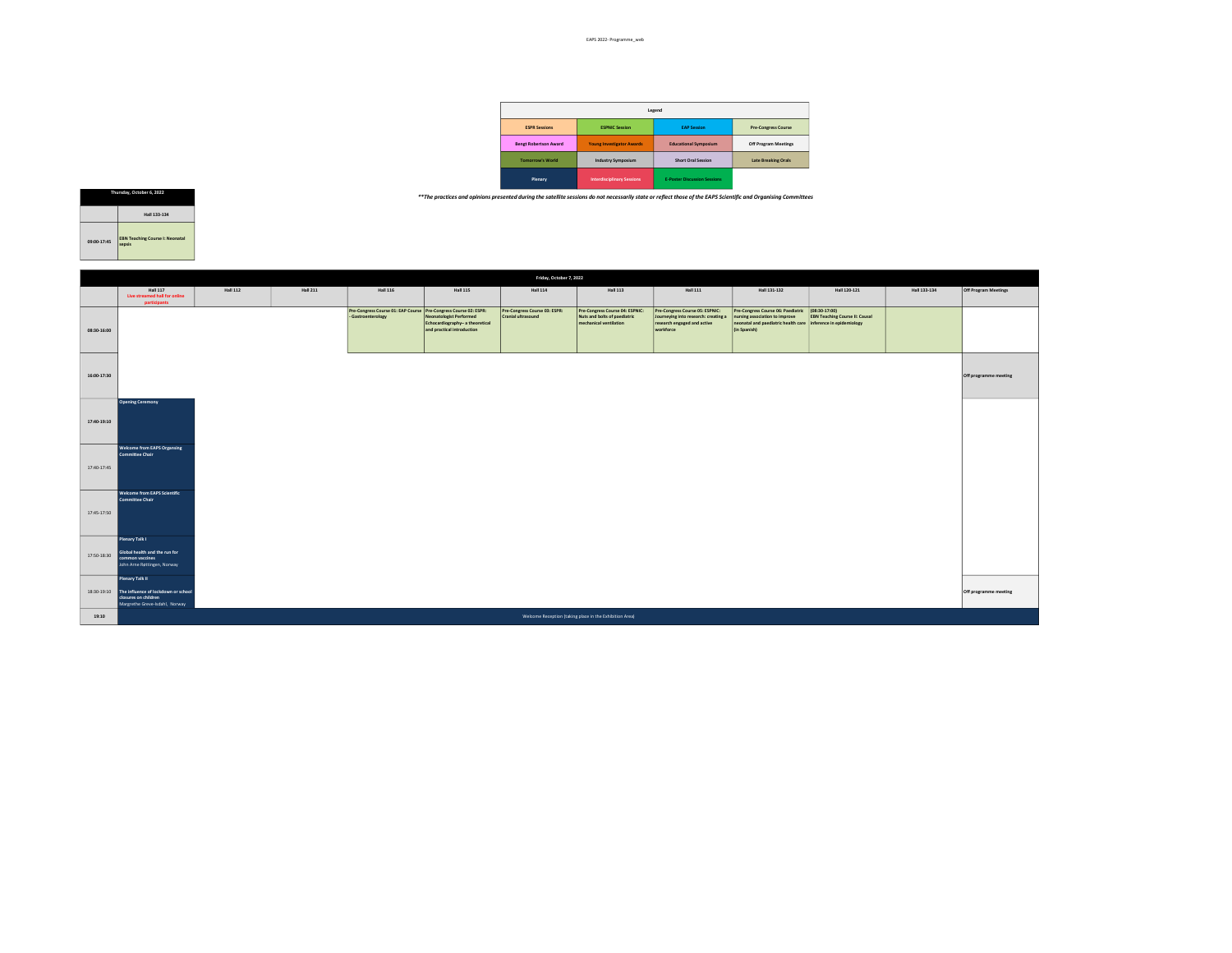| Saturday, October 8, 2022 |                                                                                                                   |                                                                                                                                                                                                                                                                                                                                                           |                                                                                                                                               |                                                                                                                                                                                   |                                                                                                                                                                               |                                                                                                                                                |                                                                                                                                                          |                                                                                                                                                                                                                           |                                                                                                                                                  |                                                                                                                                                                                                                       |                                                                                                                                                      |                      |
|---------------------------|-------------------------------------------------------------------------------------------------------------------|-----------------------------------------------------------------------------------------------------------------------------------------------------------------------------------------------------------------------------------------------------------------------------------------------------------------------------------------------------------|-----------------------------------------------------------------------------------------------------------------------------------------------|-----------------------------------------------------------------------------------------------------------------------------------------------------------------------------------|-------------------------------------------------------------------------------------------------------------------------------------------------------------------------------|------------------------------------------------------------------------------------------------------------------------------------------------|----------------------------------------------------------------------------------------------------------------------------------------------------------|---------------------------------------------------------------------------------------------------------------------------------------------------------------------------------------------------------------------------|--------------------------------------------------------------------------------------------------------------------------------------------------|-----------------------------------------------------------------------------------------------------------------------------------------------------------------------------------------------------------------------|------------------------------------------------------------------------------------------------------------------------------------------------------|----------------------|
|                           | <b>Hall 117</b><br>Live streaming hall for                                                                        | <b>Hall 112</b><br>Live strea<br>ning hall for onl                                                                                                                                                                                                                                                                                                        | <b>Hall 211</b><br>This stre<br>ning hall for online                                                                                          | <b>Hall 116</b>                                                                                                                                                                   | <b>Hall 115</b>                                                                                                                                                               | <b>Hall 114</b>                                                                                                                                | <b>Hall 113</b>                                                                                                                                          | <b>Hall 111</b>                                                                                                                                                                                                           | Hall 131-132                                                                                                                                     | Hall 133-134                                                                                                                                                                                                          | Hall 120-121                                                                                                                                         | Off Program Meetings |
| 08:00-08:50               | <b>Educational Symposium</b><br><b>Steroids and neonatal outcome</b><br>(FSPR)                                    | <b>Educational Symposium - Roles and</b><br>responsibilities of paediatric and<br>eonatal critical care nurses                                                                                                                                                                                                                                            | <b>Educational Symposium - Acute</b><br>pain, how to prevent to make it<br>become chronic (EAP)                                               | <b>Educational Symposium</b><br>Management of cardiogenic shock<br>in children before the child is in the                                                                         | use of medication in the treatment<br>of gastroesophageal reflux disease                                                                                                      | lung disease (ESPR)                                                                                                                            | infections in children (ESPNIC)                                                                                                                          | Educational Symposium - Excessive Educational Symposium - Congenital Educational Symposium - COVID-19 Educational Symposium - Antibiotic<br>prescription and use. Differences in<br>current practices across Europe (EAP) | Educational Symposium - Pros and Educational Symposium - The<br>cons: Probiotics (EAP)                                                           | future of federated research for<br>infant and child health (ESPR)                                                                                                                                                    | Educational Symposium - It is all<br>about the kidneys (ESPNIC)                                                                                      |                      |
| 08:00-08:25               | tenatal steroids                                                                                                  | (ESPNIC)<br>Approaches for success: enhancing<br>staff engagement with research<br>Julie Menzies, UK<br>$(20+5 min)$                                                                                                                                                                                                                                      | low can we optimally cope with<br>acute pain?                                                                                                 | intensive care unit (ESPNIC)<br>treatment of cardiogenic shock in<br>neonates                                                                                                     | (EAP)<br>Management - early recognition and Over prescription in gastroesphageal<br>reflux - an unnecessary<br>medicalization?<br>Ketil Størdal, Norway<br>$(50 \text{ min})$ | Congenital lung lesions<br><b>Ruben Witlox, Netherlands</b><br>$(20+5 \text{ min})$                                                            | Recognition and treatment of MIS-C<br>Michael Carter, UK<br>$(20+5 min)$                                                                                 | Antibiotic prescription and use<br>Differences in current practices<br>across Europe<br>Susana Esposito, Italy<br>$(20+5 \text{ min})$                                                                                    | thinking probiotics in pediatrics<br>facing new evidence<br>Zvi Weizman, Israel & Szajewska<br>Hania, Poland<br>$(50 \text{ min})$               | RECAP Preterm platform<br>Dieter Wolke, UK<br>$(20+5 \text{ min})$                                                                                                                                                    | Updates on neonatal AK<br>Akash Deep, UK<br>$(20+5 \text{ min})$                                                                                     |                      |
| 08:25-08:50               | Systemic steroids in evolving BPD<br>heodore Dassios, UK<br>$(20+5 \text{ min})$                                  | How do bedside nurse roles differ<br>cross Europe?                                                                                                                                                                                                                                                                                                        | How can we optimally cope with<br>ocedural pain?<br><b>Piet Leroy, Netherlands</b>                                                            | Management - early recognition and<br>treatment of cardiogenic shock in<br>children                                                                                               |                                                                                                                                                                               | Update on CDH<br>Jan Deprest, Belgium<br>$(20+5 \text{ min})$                                                                                  | Respiratory support for the child<br>with COVID-19<br>Martin Kneyber, Netherlands                                                                        | The challenge of antibiotic<br>tewardship in Europe<br>Shai Ashkenazi, Israel                                                                                                                                             |                                                                                                                                                  | The Lifecycle Platform<br>Vincent Jaddoe, Netherlands<br>$(20+5 \text{ min})$                                                                                                                                         | AKI in oncology patients<br>Pauliene Raymakers-Janssen<br><b>Netherlands</b>                                                                         |                      |
| 08:50-09:00               |                                                                                                                   |                                                                                                                                                                                                                                                                                                                                                           |                                                                                                                                               |                                                                                                                                                                                   |                                                                                                                                                                               |                                                                                                                                                | <b>Short break</b>                                                                                                                                       |                                                                                                                                                                                                                           |                                                                                                                                                  |                                                                                                                                                                                                                       |                                                                                                                                                      |                      |
| 09:00-10:00               | Plenary Lecture III<br><b>Rie data / Al advances in naediatri</b><br>althcare                                     |                                                                                                                                                                                                                                                                                                                                                           |                                                                                                                                               |                                                                                                                                                                                   |                                                                                                                                                                               |                                                                                                                                                |                                                                                                                                                          |                                                                                                                                                                                                                           |                                                                                                                                                  |                                                                                                                                                                                                                       |                                                                                                                                                      |                      |
| 10:00-11:00               |                                                                                                                   |                                                                                                                                                                                                                                                                                                                                                           |                                                                                                                                               |                                                                                                                                                                                   |                                                                                                                                                                               |                                                                                                                                                | Coffee Break, E-Poster Viewing, Visit Exhibition Area                                                                                                    |                                                                                                                                                                                                                           |                                                                                                                                                  |                                                                                                                                                                                                                       |                                                                                                                                                      |                      |
| 11:00-12:20               | <b>ESPR Session: Update on neonatal</b><br>suscitation                                                            | to do with them or what is the role<br>f the primary care paediatri                                                                                                                                                                                                                                                                                       | <b>EAP Session: Cancer survivor: what ESPNIC Session: Protecting the brain ESPR Session: Electrolytes</b>                                     |                                                                                                                                                                                   | <b>ESPNIC Session: The changing</b><br>landscape of the paediatric<br>tensive care unit                                                                                       | <b>EAP Session: Follow up of ex</b><br>premature babies in primary care,<br>hat are the pitfalls                                               | In PICU Nutrition Research                                                                                                                               | ESPNIC Session: The use of Big Data   ESPNIC Session: Outcomes in cardiac   ESPR Session: Surfactant<br>intensive care - a multidimens<br>approach                                                                        |                                                                                                                                                  | EAP Session: The integrated health ESPNIC Session: Haemodynamic<br>ind social approach in children with<br>ronic diseases: Is complex care of<br>hildren with chronic diseases<br>ssible in the community<br>althcare | mitoring in the PICU                                                                                                                                 |                      |
| 11:00-11:25               | Laryngeal mask use<br><b>Daniele Trevisanuto, Italy</b><br>$(20+5 \text{ min})$                                   | ended follow up a<br>diatric cancer patients in the                                                                                                                                                                                                                                                                                                       | are program<br>tobert Tasker, USA<br>$20+5$ min)                                                                                              | ach unit should have a neurocritical Fluid and electrolytes in parenteral<br>utrition<br>Silvia Iacobelli, France<br>$(20+5 min)$                                                 | Secrets and scents of caring: From<br>relusion to senaration<br>Jos Latour, UK<br>$(20+5 \text{ min})$                                                                        | nature babies after discharge<br>w to optimize follow up in the<br>om Stiris, Norwa<br>$0+5$ min $)$                                           | Zooming Out' using clinical data in<br>utritional research<br>Koen Joosten, Netherlands<br>$(20+5 \text{ min})$                                          | mproving outcomes after cardiac<br>urgery: examples in collaborative<br>arning<br>Kate Brown, UK<br>$(20+5$ min $)$                                                                                                       | ung transplant in congenital<br>urfactant disease                                                                                                | right way to manage children<br>th chronic and complex disease in<br>mary care<br><b>Aaria Brenner, Ireland</b><br>$0+5$ min $)$                                                                                      | Evidence based interna<br>puidelines on use of POCUS in<br>conatal and pediatric inter<br>$are unit - what's next?$<br>Yogen Singh, UK<br>$0+5$ min) |                      |
| 11:25-11:50               | Technology in the delivery room<br>Don Sharkey, UK<br>$(20 + 5 min)$                                              | ediatric cancer patients: are they<br>er cured? A long-term care plar<br>the primary care paediatricia                                                                                                                                                                                                                                                    | herapeutic hypothermia in critically Calcium and phosphorus<br>children: where are we now?<br><b>Corinne Buysse, Netherlands</b><br>$0+5$ min | requirements of preterm infants<br>Walter Mihatsch, Germany<br>$(20+5 \text{ min})$                                                                                               | Changing boundaries: evolving<br>ritical care for the child with<br>Joe Brierley, UK<br>$20+5$ min)                                                                           | nmon diseases in premature<br>Idren<br>c Zimmern<br>$20+5$ min)                                                                                | 'Zooming in' using biomarkers in<br>utritional rese<br>Nilesh Mehta, USA<br>$(20+5 min)$                                                                 | nproving outcomes after ECMO and Surfactant in late preterm infants<br>VADs<br>Apama Hoskote, UK<br>$(20+5$ min)                                                                                                          | Olivier Danhaive, Belgium<br>$(20+5 min)$                                                                                                        | e art of shared decision making in<br>diatrics<br>drn Wettergren, Sweden<br>$0+5$ min)                                                                                                                                | Advances in multi-modal<br>emodynamic monitoring for<br>nfants and children<br><b>Joris Lemson, Netherlands</b><br>$20+5$ min)                       |                      |
| 11:50 - 12:20             | orals (10 min per oral - 8+2 min)                                                                                 | orals (10 min per oral - 8+2 min)                                                                                                                                                                                                                                                                                                                         | 3 orals (10 min per oral - 8+2 min)                                                                                                           | 3 orals (10 min per oral - 8+2 min)                                                                                                                                               | orals (10 min per oral - 8+2 min)                                                                                                                                             | orals (10 min per oral - 8+2 min)                                                                                                              | 3 orals (10 min per oral - 8+2 min)                                                                                                                      | 3 orals (10 min per oral - 8+2 min)                                                                                                                                                                                       | 3 orals (10 min per oral - 8+2 min)                                                                                                              | orals (10 min per oral - 8+2 min)                                                                                                                                                                                     | 3 orals (10 min per oral - 8+2 min)                                                                                                                  |                      |
| 12:20-12:30               |                                                                                                                   |                                                                                                                                                                                                                                                                                                                                                           |                                                                                                                                               | Short Oral Session 01: (8                                                                                                                                                         | Short Oral Session 02: (8                                                                                                                                                     | Short Oral Session 03: (8                                                                                                                      | Short break<br>Short Oral Session 04: (8                                                                                                                 | Short Oral Session 05: (8                                                                                                                                                                                                 | Short Oral Session 06:                                                                                                                           | Short Oral Session 07:                                                                                                                                                                                                |                                                                                                                                                      |                      |
|                           |                                                                                                                   |                                                                                                                                                                                                                                                                                                                                                           |                                                                                                                                               | presentations - 7 min per short oral<br>$5+2$ min)                                                                                                                                | presentations - 7 min per short oral<br>$5+2$ min)                                                                                                                            | presentations - 7 min per short oral<br>$5+2$ min)                                                                                             | presentations - 7 min per short oral -<br>$5+2$ min)                                                                                                     | presentations - 7 min per short oral<br>$5+2$ min)                                                                                                                                                                        | (8 presentations - 7 min per short<br>oral - 5+2 min)                                                                                            | (8 presentations - 7 min per short<br>oral - 5+2 min)                                                                                                                                                                 |                                                                                                                                                      |                      |
| 12:30-13:30               |                                                                                                                   |                                                                                                                                                                                                                                                                                                                                                           |                                                                                                                                               |                                                                                                                                                                                   |                                                                                                                                                                               |                                                                                                                                                | E-Poster Discussion Sessions 1-8 taking place between 12:30-13:30 at the E-Poster Area in the Exhibition - 5 min per e-poster presentation - 3+2 min     |                                                                                                                                                                                                                           |                                                                                                                                                  |                                                                                                                                                                                                                       |                                                                                                                                                      |                      |
|                           | oster Discussion Session 01:                                                                                      | E-Poster Discussion Session 02:                                                                                                                                                                                                                                                                                                                           | E-Poster Discussion Session 03:                                                                                                               | E-Poster Discussion Session 04:                                                                                                                                                   | <b>E-Poster Discussion Session 05:</b>                                                                                                                                        | E-Poster Discussion Session 06:                                                                                                                | E-Poster Discussion Session 07:                                                                                                                          | E-Poster Discussion Session 08                                                                                                                                                                                            |                                                                                                                                                  |                                                                                                                                                                                                                       |                                                                                                                                                      |                      |
|                           |                                                                                                                   |                                                                                                                                                                                                                                                                                                                                                           |                                                                                                                                               |                                                                                                                                                                                   |                                                                                                                                                                               |                                                                                                                                                | Break, E-Poster Viewing, Visit Exhibition Area                                                                                                           |                                                                                                                                                                                                                           |                                                                                                                                                  |                                                                                                                                                                                                                       |                                                                                                                                                      |                      |
| 13:30-15:00               | $(13:30-15:00)$<br>ndustry Symposium I<br>(not included in main event<br>.<br>CME/CPD credit)                     |                                                                                                                                                                                                                                                                                                                                                           |                                                                                                                                               |                                                                                                                                                                                   |                                                                                                                                                                               |                                                                                                                                                |                                                                                                                                                          |                                                                                                                                                                                                                           |                                                                                                                                                  |                                                                                                                                                                                                                       |                                                                                                                                                      |                      |
| 15:00-16:30               | terdisciplinary Session: Acute and<br>ronic pain in children (ESPA<br><b>ccion)</b>                               | Interdisciplinary Session: Round<br>table on psychological adjustment scientific basis for paediatric<br>and support of children and families medicine<br>and healthcare professionals during<br>pandemic (and non-pandemic) in<br>PICU - Challenges unique to specific<br>population groups congenital hear<br>disease cardiology and other long<br>stav | Interdisciplinary Session: Finding a                                                                                                          | Interdisciplinary Session: Everything Interdisciplinary Session: Orphan<br>you need to know about neonatal<br>and paediatric ECMO: referral.<br>benefits and risks, and follow-up | disease in children (ESPGHAN<br>Session)                                                                                                                                      | terdisciplinary Session: Diagnosis<br>of genetic syndromes in children<br>(Catalan Paediatric Society Session) from Paediatric Neurology cases | Interdisciplinary Session: What a<br>Pediatrician should know: clues<br>(EPNS Session)                                                                   | sterdisciplinary Session: Palliative<br>management of children diagnosed<br>with single ventricle (EAPC Session)                                                                                                          | terdisciplinary Session: (EUSEM                                                                                                                  | Interdisciplinary Session: How to Interdisciplinary Session: Recent<br>maintain gender equity in paediatric advances in the treatment of<br>medicine                                                                  | clomerulonritides (ESPN Session)                                                                                                                     |                      |
| 15:00-15:30               | hen pain nerves misfire<br>essment and management of<br>poathic pain in childre<br>uellen Walker, UK<br>$+5$ min) | Joseph Manning, UK; Gillian Colville, Clinical trials in paediatrics<br>UK; Gayathri Subramanian UK; Lotte Saul Faust, UK<br>verman, Netherlands                                                                                                                                                                                                          |                                                                                                                                               | <b>Jodates in neonatal ECMO</b><br>Irwin Reiss, The Netherlands<br>$(25+5 min)$                                                                                                   | <b>Congenital portosystemic shunts</b><br>intification and therapy<br>Valerie McLin, Switzerland<br>$(25+5 \text{ min})$                                                      | henotype first approach<br>rene Valenzuela, Spain<br>$25+5$ min)                                                                               | Extension of the field of paediatrics The cardiologists' point of view<br>to fetal life-fetal neurology as a<br>Ronen Hady-Cohen, Israel<br>$(25+5$ min) | Jose Diogo Martins, Portugal                                                                                                                                                                                              | <b>Revising treatment guidelines of</b><br>tatus epilepticus in light of<br>merging evidence<br><b>Ozlem Teksam, Turkey</b><br>$(25+5$ min $)$   | The purpose of inclusive health<br>science; adding valuable dime<br><b>Gonul Dilayer, Netherlands</b><br>$(25+5 min)$                                                                                                 | New immunosuppressive agents in<br>upus nephriti<br>Rezan Topaloglu, Turkey<br>$(25+5 \text{ min})$                                                  |                      |
| 15:30-16:00               | atment regimens of acute pain<br>adia Najafi, Relejun<br>$+5$ min)                                                |                                                                                                                                                                                                                                                                                                                                                           | <b>Neonatal trials</b><br>Gorm Greisen, Denmar<br>$(25+5 \text{ min})$                                                                        | <b>Updates in paediatric ECMO</b><br>Matteo di Nardo, Italy<br>$(25+5 min)$                                                                                                       | Rare tumors in children - recognitio<br>nd individualized therapy                                                                                                             | Genotype first approach                                                                                                                        | Early diagnosis of autoimmune<br>encephalitis - what a pediatrician<br>should know<br>Dana Craiu, Romania<br>$25+5$ min)                                 | The palliativist's point of view<br>Joana Mendes, Portugal<br>$25+5$ min)                                                                                                                                                 | Point of care technologies driving<br>mproved patient care and flow in<br>aediatric emergency medicine                                           | <b>Title TBA</b><br>Ann De Guchtenaere<br><b>Belgium</b><br>$(25+5 min)$                                                                                                                                              | New immunosuppressive agents in<br>ANCA associated vasculitis<br><b>Stephen Marks, UK</b><br>$(25+5 \text{ min})$                                    |                      |
| 16:00-16:30               | (nim)                                                                                                             |                                                                                                                                                                                                                                                                                                                                                           | orals<br>(30 min)                                                                                                                             | Long term outcome of ECMO<br>Kate Brown, UK                                                                                                                                       | orals.<br>$(30 \text{ min})$                                                                                                                                                  | orals<br>(30 min)                                                                                                                              | orals<br>$(30 \text{ min})$                                                                                                                              | orals<br>$(30 \text{ min})$                                                                                                                                                                                               | <b>orals</b><br>$(30 \text{ min})$                                                                                                               | orals:<br>(30 min)                                                                                                                                                                                                    | orals.<br>(30 min)                                                                                                                                   |                      |
| 16:30-17:00               |                                                                                                                   |                                                                                                                                                                                                                                                                                                                                                           |                                                                                                                                               |                                                                                                                                                                                   |                                                                                                                                                                               |                                                                                                                                                | Coffee Break, E-Poster Viewing, Visit Exhibition Area                                                                                                    |                                                                                                                                                                                                                           |                                                                                                                                                  |                                                                                                                                                                                                                       |                                                                                                                                                      |                      |
| 17:00-17:55               | <b>ESPR Session: Connectomics of the</b><br>leveloping brain                                                      | EAP Session: Decline in diseases in ESPNIC Session: Getting data in<br>he paediatric population during the<br>demic, is there anything to be<br>med                                                                                                                                                                                                       | paediatric mechanical ventilation<br>linical studies in paediatric                                                                            | <b>ESPNIC Session: eCPR to the rescue EAP Session: Autism increasing</b><br>ECPR - the stakes are high -                                                                          | arly detection of autism: an urgent Management of PPHN in BPD                                                                                                                 | <b>ESPR Session: PPHN</b>                                                                                                                      | <b>ESPNIC Session: Life after sepsis</b>                                                                                                                 | <b>ESPNIC Session: Recognising life-</b><br>hreatening deterioration                                                                                                                                                      | <b>EAP Session: Paediatric origin of</b><br>Iseases- what is the role of the<br>diatrician                                                       | <b>ESPR Session: Impact of discharge</b><br>planning<br>.<br>Chair: Agnes van den Hoogen,<br>letherlands                                                                                                              | <b>ESPNIC Session: Thinking outside</b><br>the box                                                                                                   |                      |
| 17:00-17:25               | Neuronal connectivity in the<br>preterm brain<br>Ulrika Aden, Sweder<br>$(20+5 min)$                              | te changing pediatric morbidity<br>ofile during COVID-19: what can<br>e learn?<br>usanna Esposito, Italy<br>$0+5$ min)                                                                                                                                                                                                                                    | chanical ventilation: person<br>munity equipoise<br><b>Martin Kneyber, Netherlands</b><br>$20+5$ min)                                         | prevention is better but always be<br>renared<br>Uri Pollak, Israel<br>$(20+5 \text{ min})$                                                                                       |                                                                                                                                                                               | win Reiss, Netherlands<br>$(20+5 \text{ min})$                                                                                                 | sepsis - the patient journey<br><b>Corinne Buyssse, Netherlands</b><br>$(20+5 min)$                                                                      | Long-term outcomes after paediatric Paediatric early warning scoring - the<br>art and science<br>Orsola Gawronski, Italy<br>$(20+5 min)$                                                                                  | The roots of adult diseases are in<br>e pediatric age spectrum: wha<br>e role of the nediatrician?<br>ean Christoph Mercier, France<br>$+5$ min) | Early discharge planning improves<br>afe transfer, (perspectives from<br>arents and health professionals)<br>TBA from Agnes van den Hoogen,<br>letherlands<br>$(20+5 \text{ min})$                                    | Time to abandon benzodiazeoines in<br>Sanna Kudchadkar, USA<br>$(20+5 \text{ min})$                                                                  |                      |
| 17:25-17:55               | 3 orals (10 min per oral - 8+2 min)                                                                               |                                                                                                                                                                                                                                                                                                                                                           | 3 orals (10 min per oral - 8+2 min) 3 orals (10 min per oral - 8+2 min)                                                                       | 3 orals (10 min per oral - 8+2 min) 3 orals (10 min per oral - 8+2 min) 3 orals (10 min per oral - 8+2 min)                                                                       |                                                                                                                                                                               |                                                                                                                                                | 3 orals (10 min per oral - 8+2 min)                                                                                                                      | 3 orals (10 min per oral - 8+2 min)                                                                                                                                                                                       |                                                                                                                                                  | 3 orals (10 min per oral - $8+2$ min) 3 orals (10 min per oral - $8+2$ min)                                                                                                                                           | 3 orals (10 min per oral - 8+2 min)                                                                                                                  |                      |
| 18:15-19:45               | $18:15-19:15$<br>Industry Symposium II<br>(not included in main event<br>CME/CPD credit)                          | 18:15-19:15<br>Industry Symposium III<br>Inot included in main event<br>CME/CPD credit)                                                                                                                                                                                                                                                                   |                                                                                                                                               |                                                                                                                                                                                   |                                                                                                                                                                               |                                                                                                                                                |                                                                                                                                                          |                                                                                                                                                                                                                           |                                                                                                                                                  |                                                                                                                                                                                                                       |                                                                                                                                                      |                      |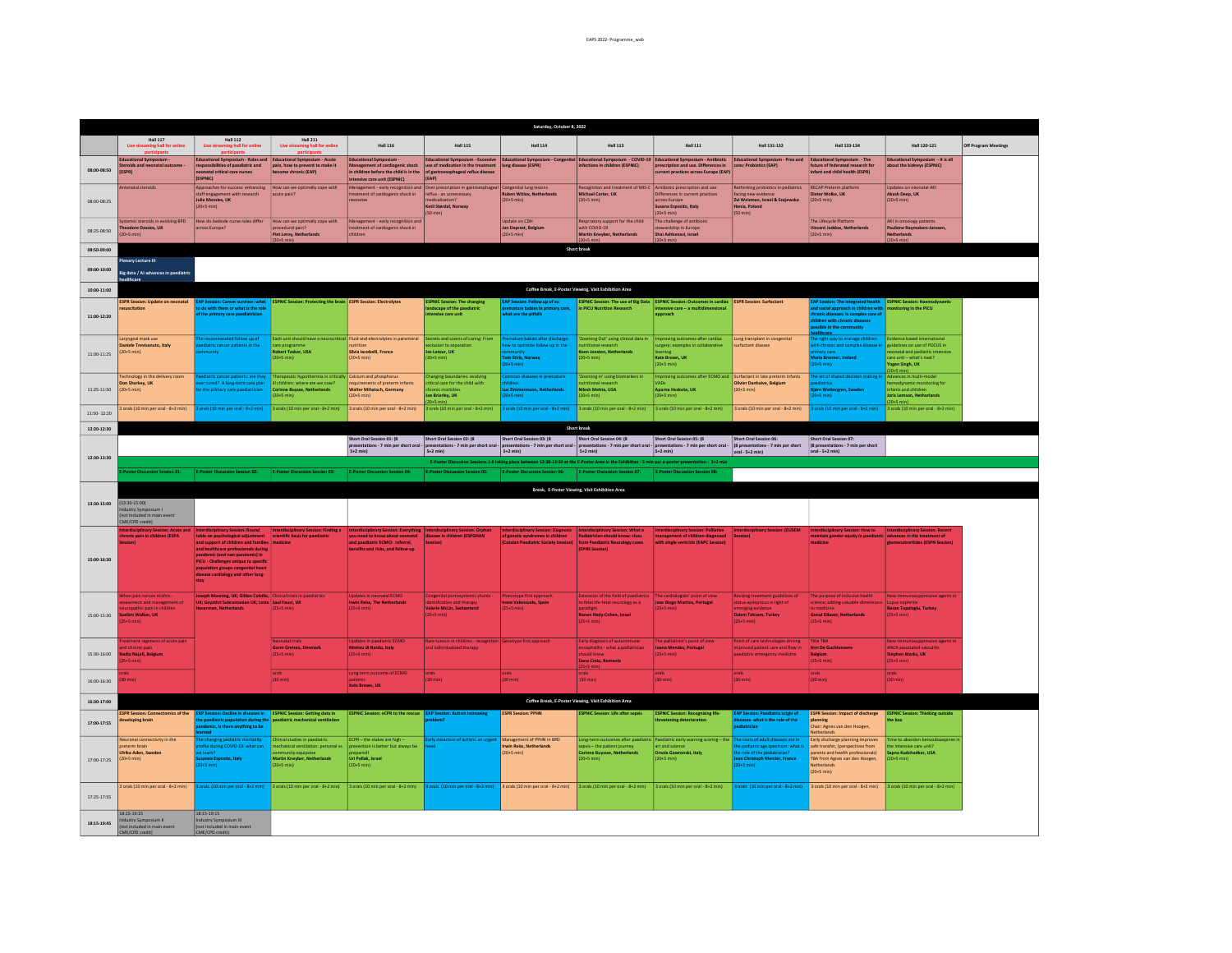|               |                                                                                                                                                                                                                                                                       |                                                                                                                                    |                                                                                                                  |                                                                                                                                                                        |                                                                                                                                                                                                           | Sunday, October 9, 2022                                                                                                                                                     |                                                                                                                  |                                                                                                                                                                  |                                                                                                                                               |                                                                                                                                                       |                                                                                                              |                      |  |
|---------------|-----------------------------------------------------------------------------------------------------------------------------------------------------------------------------------------------------------------------------------------------------------------------|------------------------------------------------------------------------------------------------------------------------------------|------------------------------------------------------------------------------------------------------------------|------------------------------------------------------------------------------------------------------------------------------------------------------------------------|-----------------------------------------------------------------------------------------------------------------------------------------------------------------------------------------------------------|-----------------------------------------------------------------------------------------------------------------------------------------------------------------------------|------------------------------------------------------------------------------------------------------------------|------------------------------------------------------------------------------------------------------------------------------------------------------------------|-----------------------------------------------------------------------------------------------------------------------------------------------|-------------------------------------------------------------------------------------------------------------------------------------------------------|--------------------------------------------------------------------------------------------------------------|----------------------|--|
|               | <b>Hall 117</b>                                                                                                                                                                                                                                                       | <b>Hall 112</b>                                                                                                                    | <b>Hall 211</b>                                                                                                  |                                                                                                                                                                        |                                                                                                                                                                                                           |                                                                                                                                                                             |                                                                                                                  |                                                                                                                                                                  |                                                                                                                                               |                                                                                                                                                       |                                                                                                              |                      |  |
|               | Live streaming hall for online                                                                                                                                                                                                                                        | This stre<br>ning hall for onlin                                                                                                   | The dr<br>ing hall for online                                                                                    | <b>Hall 116</b>                                                                                                                                                        | <b>Hall 115</b>                                                                                                                                                                                           | <b>Hall 114</b>                                                                                                                                                             | <b>Hall 113</b>                                                                                                  | <b>Hall 111</b>                                                                                                                                                  | Hall 131-132                                                                                                                                  | Hall 133-134                                                                                                                                          | Hall 120-121                                                                                                 | Off Program Meetings |  |
| 08:00.08:50   | <b>Educational Symposium</b><br><b>VeuroNICU: monitoring or</b><br>neuroprotection (ESPR)                                                                                                                                                                             | <b>Educational Symposium - Childhood</b><br>vasculitides, how can we diagnose<br>vasculites in children / Acute<br>arthritis (EAP) | <b>Educational Symposium - Paediatric</b><br>critical care - going beyond the<br>usual suspects (ESPNIC Session) | <b>Educational Symposium</b><br><b>Optimising pain manage</b><br>neonates (ESPR)                                                                                       | Educational Symposium - Debate -<br>Pros and cons: Tongue tie - to do or family well-being in the intensive<br>not to do frenulotomy? (EAP)                                                               | Educational Symposium - Staff and<br>care unit (ESPNIC)                                                                                                                     | <b>Educational Symposium</b><br>Appendicites-co<br>rvative o<br>surgical approach (EAP)                          | Educational Symposium - IUGR and<br>utcome (ESPR)                                                                                                                | Educational Symposium - Vaso-<br>ctive drugs - what's new? (ESPNIC) drug (ESPNIC)                                                             | Educational Symposium - Fluid is                                                                                                                      | Educational Symposium - High-flow<br>nasal cannula: how and when?<br>(ESPNIC)                                |                      |  |
| 08:00-08:25   | euroNICU: Hope or hype<br>Topun Austin, UK<br>$(20+5 \text{ min})$                                                                                                                                                                                                    | 5 cases of pediatric vasculitis<br>Seza Ozen, Turkey<br>$(20+5 min)$                                                               | mplementing an early mobilisation<br>programme in the PICU<br>Sapna Kudchadkar, USA<br>$(20+5$ min)              | Measuring pain in neonates<br>Rebeccah Slater, UK<br>$(20+5 \text{ min})$                                                                                              | Eyal Botzer, Israel & Shimon Barak, Staff Wellbeing: implementing<br>Israel                                                                                                                               | support well-being initiatives<br>Chiara Tosin, Italy<br>$(20+5 min)$                                                                                                       | The conservative approach to acute<br>appendicitis: Pros and Cons                                                | Exploring the role of the immune<br>ystem in early brain injury                                                                                                  | Choosing vasoactive drugs in 2022 -<br>a physiology based approach for<br>nfants and children<br>Javier Urbano, Spain<br>$(20+5 \text{ min})$ | Assessing fluid status and predicting   How does HFNC work?<br>fluid responsiveness in children<br>Cecile Tissot, Switzerland<br>$(20+5 \text{ min})$ | Christoph Milesi, France<br>$(20+5 \text{ min})$                                                             |                      |  |
| 08:25-08:50   | Issessing brain function in early<br>uman development with fMRI<br>moki Arichi, UK<br>$fmin2+0$                                                                                                                                                                       | 5 cases of arthritis in children<br>5 cases of arthritis in children<br>Rolando Cimaz, Italy<br>$(20+5$ min)                       | Advanced neuromonitoring in the<br>ntensive care unit<br>Robert Tasker, USA<br>$(20+5 \text{ min})$              | Current clinical practice vs<br>egulatory evidence<br>Aomesh Bhatt, UK<br>$(20+5 \text{ min})$                                                                         |                                                                                                                                                                                                           | Preventing and managing family-<br>staff conflict in the PICU<br>Joseph Manning, UK<br>$(20+5 \text{ min})$                                                                 |                                                                                                                  | <b>IUGR</b> in the preterm infant<br>Olivier Baud, Switzerland<br>$(20+5 \text{ min})$                                                                           | Vaso-active drugs when on ECMO or Balanced solutions vs crystalloids -<br><b>CRRT</b><br>Angela Amigoni, Italy<br>$(20+5 \text{ min})$        | which is better?<br>Frederic Valla, France<br>$(20+5 \text{ min})$                                                                                    | Using HFNC in patients: when and<br>tow - a practical approach<br>Alberto Medina, Spain<br>(20+5 min)        |                      |  |
| 08:50:09:00   |                                                                                                                                                                                                                                                                       |                                                                                                                                    |                                                                                                                  |                                                                                                                                                                        |                                                                                                                                                                                                           |                                                                                                                                                                             | <b>Short break</b>                                                                                               |                                                                                                                                                                  |                                                                                                                                               |                                                                                                                                                       |                                                                                                              |                      |  |
| 09:00-10:00   | Menary talk IV<br>ediatric regenerative medicine<br>aolo De Coppi, UK                                                                                                                                                                                                 |                                                                                                                                    |                                                                                                                  |                                                                                                                                                                        |                                                                                                                                                                                                           |                                                                                                                                                                             |                                                                                                                  |                                                                                                                                                                  |                                                                                                                                               |                                                                                                                                                       |                                                                                                              |                      |  |
| $10:00-11:00$ |                                                                                                                                                                                                                                                                       |                                                                                                                                    |                                                                                                                  |                                                                                                                                                                        |                                                                                                                                                                                                           |                                                                                                                                                                             | Coffee Break, E-Poster Viewing, Visit Exhibition Area                                                            |                                                                                                                                                                  |                                                                                                                                               |                                                                                                                                                       |                                                                                                              |                      |  |
| 11:00-12:20   | <b>ESPR Session: New focus of Family-</b><br><b>Centred Care</b>                                                                                                                                                                                                      | <b>EAP Session: Preschool wheezing</b>                                                                                             | <b>ESPNIC Session: Do we really need</b><br>eparate cardiac intensive care                                       | <b>ESPNIC Session: Using artificial</b><br>intelligence in the daily care of<br>critically ill children                                                                | <b>ESPR Session: Optimizing treatment</b><br>in preterm infants                                                                                                                                           | on: Type 1 diabete                                                                                                                                                          | <b>ESPNIC Session: Update in</b><br>aediatric respiratory critical care                                          | <b>EAP Session: How early life infecti</b><br>and gluten amount may modulate<br>the risk of cellac disease                                                       | <b>ESPNIC Session: How COVID-19</b><br>moacts clinical trials in the                                                                          | <b>ESPR Session: Growth &amp; body</b><br>omposition                                                                                                  | <b>ESPNIC Session: Update in critical</b><br>care neprology and hepatology                                   |                      |  |
| 11:00-11:25   | Core outcomes measures of Family-<br>Centred Care: Are we measuring the Arunas Valiulis, Lithuania<br>right thing?<br>Anna Axelin, Finland<br>$(20+5 min)$                                                                                                            | ildhood wheezing: what is new?<br>H5 min                                                                                           | hat will the decade bring?<br>Paul Checchia, USA<br>$20+5$ min)                                                  | The future of cardiac intensive care: Possibilities and pitfalls of AI in the State of the art drug treatment<br>PICU<br>Joppe Nijman, The Netherlands<br>$(20+5$ min) | Anne Smits, Belgium<br>$(20+5 \text{ min})$                                                                                                                                                               | fern goals and modalities to<br>ize treatment (sensors.<br>nps, "time-in-range" as a target<br>her than just HhA1C)<br>she Phillip, Israel                                  | A paediatric specific PARDS<br>efinition: what have we learned?<br>rolanda Lopez-Fernandez, Spain<br>$20+5$ min) | eliac disease - strategies to impr<br>ality of care<br>erthold Koletzko, Germany<br>fmin <sub>1</sub>                                                            | How COVID-19 is changing the ICU<br>orld - implications for future<br>aediatric trials                                                        | Preterm infants growth<br>Mark Johnson, UK<br>$(20+5 \text{ min})$                                                                                    | Plasma exchange in acute liver<br>failure - logistics and controve<br>Akash Deep, UK<br>$(20+5 \text{ min})$ |                      |  |
| 11:25-11:50   | Music therapy to improve outcome<br>Jos Latour, UK<br>$(20+5 \text{ min})$                                                                                                                                                                                            | CF is it a vanishing disease<br>drew Bush, UK<br>$20+5$ min)                                                                       | Cardiac intensive care provision for<br>ates and childr<br>Apama Hoskote, UK<br>$20+5$ min)                      | Using big data to predict patient<br>Rogier de Jonge, The Netherlands<br>$(20+5 min)$                                                                                  | Individualized medicine in newborn<br><b>Robert Flint, Netherlands</b><br>$(20+5 \text{ min})$                                                                                                            | e "Viral" origin of diabetes Type 1<br>rs Krogvold, Norway<br>$0+5$ min $)$                                                                                                 | Ventilator-induced diaphragm<br>vefunction<br><b>Marloes Uland, Netherlands</b><br>$(20+5 min)$                  | Food allergy<br>ınja Kolacek, Croatia<br>$20+5$ min)                                                                                                             | Update on paediatric sepsis,<br>fection, and infla<br>Mark Peters, UK<br>$20+5$ min)                                                          | <b>Body composition</b><br>Hans van Goudoever, Netherlands<br>$(20+5 \text{ min})$                                                                    | Future of paediatric CRRT is bright<br><b>Stuart Goldstein, USA</b><br>$(20+5 \text{ min})$                  |                      |  |
| 11:50:12:20   | orals (10 min per oral - 8+2 min)                                                                                                                                                                                                                                     | orals (10 min per oral - 8+2 min)                                                                                                  | 3 orals (10 min per oral - 8+2 min)                                                                              | 3 orals (10 min per oral - 8+2 min)                                                                                                                                    | 3 orals (10 min per oral - 8+2 min)                                                                                                                                                                       | prals (10 min per oral - 8+2 min)                                                                                                                                           | 3 orals (10 min per oral - 8+2 min)                                                                              | 3 orals (10 min per oral - 8+2 min)                                                                                                                              | 3 orals (10 min per oral - 8+2 min)                                                                                                           | 3 orals (10 min per oral - 8+2 min)                                                                                                                   | 3 orals (10 min per oral - 8+2 min)                                                                          |                      |  |
| 12:20-12:30   |                                                                                                                                                                                                                                                                       |                                                                                                                                    |                                                                                                                  |                                                                                                                                                                        |                                                                                                                                                                                                           |                                                                                                                                                                             | Short break                                                                                                      |                                                                                                                                                                  |                                                                                                                                               |                                                                                                                                                       |                                                                                                              |                      |  |
|               |                                                                                                                                                                                                                                                                       |                                                                                                                                    |                                                                                                                  | Short Oral Session 08:                                                                                                                                                 | Short Oral Session 09:                                                                                                                                                                                    | Short Oral Session 10:                                                                                                                                                      | Short Oral Session 11:                                                                                           | Short Oral Session 12:                                                                                                                                           | Short Oral Session 13:                                                                                                                        | Short Oral Session 14:                                                                                                                                |                                                                                                              |                      |  |
| 12:30-13:30   |                                                                                                                                                                                                                                                                       |                                                                                                                                    |                                                                                                                  |                                                                                                                                                                        |                                                                                                                                                                                                           |                                                                                                                                                                             |                                                                                                                  |                                                                                                                                                                  |                                                                                                                                               |                                                                                                                                                       |                                                                                                              |                      |  |
|               | E-Poster Discussion Sessions 9-16 taking place between 12:30-13:30 at the E-Poster Area in the Exhibition<br>E-Poster Discussion Sessions 9-16 - 5 min per e-poster presentation - 3+2 min<br>oster Discussion Sessions 09-<br><b>F-Poster Discussion Sessions 16</b> |                                                                                                                                    |                                                                                                                  |                                                                                                                                                                        |                                                                                                                                                                                                           |                                                                                                                                                                             |                                                                                                                  |                                                                                                                                                                  |                                                                                                                                               |                                                                                                                                                       |                                                                                                              |                      |  |
|               |                                                                                                                                                                                                                                                                       | <b>E-Poster Discussion Sessions 10:</b>                                                                                            | E-Poster Discussion Sessions 11:                                                                                 | E-Poster Discussion Sessions 12:                                                                                                                                       | <b>E-Poster Discussion Sessions 13:</b>                                                                                                                                                                   | E-Poster Discussion Sessions 14:                                                                                                                                            | E-Poster Discussion Sessions 15:                                                                                 |                                                                                                                                                                  |                                                                                                                                               |                                                                                                                                                       |                                                                                                              |                      |  |
|               |                                                                                                                                                                                                                                                                       |                                                                                                                                    |                                                                                                                  |                                                                                                                                                                        |                                                                                                                                                                                                           |                                                                                                                                                                             | Break, E-Poster Viewing, Visit Exhibition Area                                                                   |                                                                                                                                                                  |                                                                                                                                               |                                                                                                                                                       |                                                                                                              |                      |  |
| 13:30-15:00   | $(13:45-14:45)$<br>Meet the Expert Industry Session I<br>(not included in main event<br>CME/CPD credit)                                                                                                                                                               | (13:45.14:45)<br>Meet the Expert Industry Sessi<br>(not included in main event<br>CME/CPD credit)                                  | $(13:45-14:45)$<br>Meet the Expert Industry Session III<br>not included in main event<br>CME/CPD credit)         | $(13:45-14:45)$<br>Meet the Expert Industry Session IV<br>(not included in main event<br>CME/CPD credit)                                                               |                                                                                                                                                                                                           |                                                                                                                                                                             |                                                                                                                  |                                                                                                                                                                  |                                                                                                                                               |                                                                                                                                                       |                                                                                                              |                      |  |
|               | erdisciplinary Session: Journal<br>ssion - research and publication                                                                                                                                                                                                   | Interdisciplinary Session<br>sedation (ESPA Session)                                                                               | nterdisciplinary Session: Early<br>diagnosis and new therapies in                                                | nterdisciplinary Session: Sympt<br>control in complex chroni                                                                                                           | nfectious diseases (Catalar                                                                                                                                                                               | with children - benefits and pitfalls   paediatric radiology (Catalan                                                                                                       | terdisciplinary Session: Update                                                                                  | terdisciplinary Session: Infant and<br>amily centred developmental care                                                                                          | erdisciplinary Session: Pro-cor<br>debate: Pragmatic trials versus                                                                            | terdisciplinary Session: Recent<br>advances in complement blockade Paediatric pulmonology (Catalan                                                    | rdisciplinary Session: Update in                                                                             |                      |  |
| 15:00-16:30   | ring the pandemic<br>ate Brown, UK (Intensive Care)                                                                                                                                                                                                                   |                                                                                                                                    | neuromuscular diseases (Catalan<br><b>Paediatric Society Session)</b><br>ninal Muscular Atront                   | conditions (EAPC Session)                                                                                                                                              | <b>Pediatric Society Session)</b>                                                                                                                                                                         | (EAPC and ESPR session)                                                                                                                                                     | <b>Paediatric Society)</b><br>Imaging of child abus                                                              | before and during COVID-19<br>andemic (EFCNI Session)<br><b>Chairs: Silke Mader, Germany: Luc</b><br>Immermann, Belgium<br>nfant and family-centred              | phenotype-driven research                                                                                                                     | (ESPN Session)                                                                                                                                        | Pediatric Society)                                                                                           |                      |  |
| 15:00-15:30   | fedicine): Eleanor Molloy, Ireland<br>diatric Research Journal)<br>rian Te Pas. Netherlands (Frontiers 125+5 min)<br>Pediatrics)                                                                                                                                      | rocedural sedation by<br>Nadia Najafi, Belgium<br>Non-invasive methods for sedation                                                | David Gómez Andrés, Spain<br>Duchenne muscular dystrophy                                                         | ymptom control in children with<br>Ana Lacerda, Portugal<br>$(25+5$ min)                                                                                               | SARS-CoV-2 and other respiratory<br>ruses in childhood: predictive<br>nodels for their diagnosis and<br>demiological evolutio<br>ntoni Soriano-Arandes, Spain<br><b>Biomarkers of endothelial activat</b> | Selection criteria, effect sizes, and<br>outcome measures in neonatal<br>clinical trials: how do we find what<br>(25+5 min)<br>we are looking for?<br>Gorm Greisen, Denmark | Ethical challenges when researching Advances in paediatric brain imagin                                          | developmental care (IFCDC) in times<br>of COVID-19 – a global parent survey<br>ohanna Kostenzer, Germany<br>The impact of COVID-19 on                            | uregn Schlapbach, Switzerland;                                                                                                                | New advances of co.<br>lockade in Ahus<br>Gema Ariceta, Spain<br>$(25+5 \text{ min})$<br>The role of complement blockade                              | erstitial lung disease in children<br>$(25+5 \text{ min})$<br>Primary ciliary dyskinesia                     |                      |  |
| 15:30-16:00   |                                                                                                                                                                                                                                                                       | Jurgen de Graaff, Netherlands                                                                                                      | Andrés Nascimento Osorio, Spain<br>$25+5$ min)                                                                   | maging and longterm memory<br>ollowing early brain injury                                                                                                              | or the risk stratification and<br>rognosis anticipation of febrile<br>.<br>Quique Bassat, Spain<br>$(25+5 \text{ min})$                                                                                   | <b>Joana Mendes, Portugal</b><br>$(25+5 min)$                                                                                                                               | Jordi Muchart, Spair<br>$(25+5 min)$                                                                             | ealthcare professionals - mental<br>ealth and other implica<br>Barbara Keusch, Austria (via zoom)                                                                |                                                                                                                                               | C3 glomerulo<br>Francesco Emma, Italy<br>$(25+5$ min)                                                                                                 | Sandra Rovira, Spain<br>$(25+5 min)$                                                                         |                      |  |
|               |                                                                                                                                                                                                                                                                       | orals<br>(30 min)                                                                                                                  | orals<br>(30 min)                                                                                                | Niek van der Aa. Netherlands                                                                                                                                           | (min)                                                                                                                                                                                                     | orals<br>(30 min)                                                                                                                                                           | $(30 \text{ min})$                                                                                               | upporting mums and dads in odd<br>mes - going the extra mile during<br>$COMD-19$                                                                                 |                                                                                                                                               | orals<br>(30 min)                                                                                                                                     | $(30 \text{ min})$                                                                                           |                      |  |
| 16:00-16:30   |                                                                                                                                                                                                                                                                       |                                                                                                                                    |                                                                                                                  | $(20+5 min)$                                                                                                                                                           |                                                                                                                                                                                                           |                                                                                                                                                                             |                                                                                                                  | Supporting parents as essential<br>aregivers during the Sars-Cov-2<br>andemic and beyond<br>.<br>Nicole van Veenendaal, The                                      |                                                                                                                                               |                                                                                                                                                       |                                                                                                              |                      |  |
| 16:30-17:00   |                                                                                                                                                                                                                                                                       |                                                                                                                                    |                                                                                                                  |                                                                                                                                                                        |                                                                                                                                                                                                           |                                                                                                                                                                             | Coffee Break, E-Poster Viewing, Visit Exhibition Area                                                            |                                                                                                                                                                  |                                                                                                                                               |                                                                                                                                                       |                                                                                                              |                      |  |
| 17:00-17:55   | <b>ESPR Session: Outcome following</b><br>ongenital heart disease                                                                                                                                                                                                     | ESPNIC Session: COVID-19 collateral EAP Session: Skin problems in<br>nage                                                          |                                                                                                                  | <b>ESPNIC Session: Pharmacology it is!</b> EAP Session: Orthopedics in                                                                                                 | ediatrics: frequently missed<br>agnosis                                                                                                                                                                   | <b>ESPNIC Session: Alternative non-</b><br>e respiratory support modes                                                                                                      | Spanish Paediatric Association<br>Session: Vascular malformations                                                | ESPR Session: Updated standards for ESPR Session: Late pre-term<br>care of the newborn infant (EFCNI)<br>Chairs: Silke Mader, Germany; Luc<br>Zimmerman, Belgium |                                                                                                                                               | <b>AP Session</b>                                                                                                                                     | <b>EAP Session:</b>                                                                                          |                      |  |
| 17:00-17:25   | rain injury in CHd babies<br>europrotective strategies for a<br>better outcome<br>Manon Benders, Netherlands<br>$(20+5 min)$                                                                                                                                          | The effect of the COVID-19<br>indemic on medical training<br>Zoltan Gyorgyi, Hungary<br>$(20+5 \text{ min})$                       | h cartisane?<br>alia Kakourou, Greece<br>$10+5$ min)                                                             | The use of PK/PD models in the PICU<br>Saskia de Wildt, Netherlands<br>$(20+5 \text{ min})$                                                                            | ited talk<br>$20+5$ min)                                                                                                                                                                                  | High-flow nasal canula: the holy<br>erail?<br><b>Christoph Milesi, France</b><br>$(20+5 \text{ min})$                                                                       | Vascular malformations<br>Juan Carlos López-Gutiérrez, Spain<br>$(20+5 min)$                                     | European standards of care for<br>newborn health -revision and new<br>standards<br><b>Isabel Geiger, Germany</b><br>(15 min)                                     | eeding the Late and moderately<br>preterm infant<br>Alexandre Lapillonne, France<br>$(20+5 \text{ min})$                                      | T-infections in children: when to<br>mv?                                                                                                              | Invited talk<br>$(20+5 min)$                                                                                 |                      |  |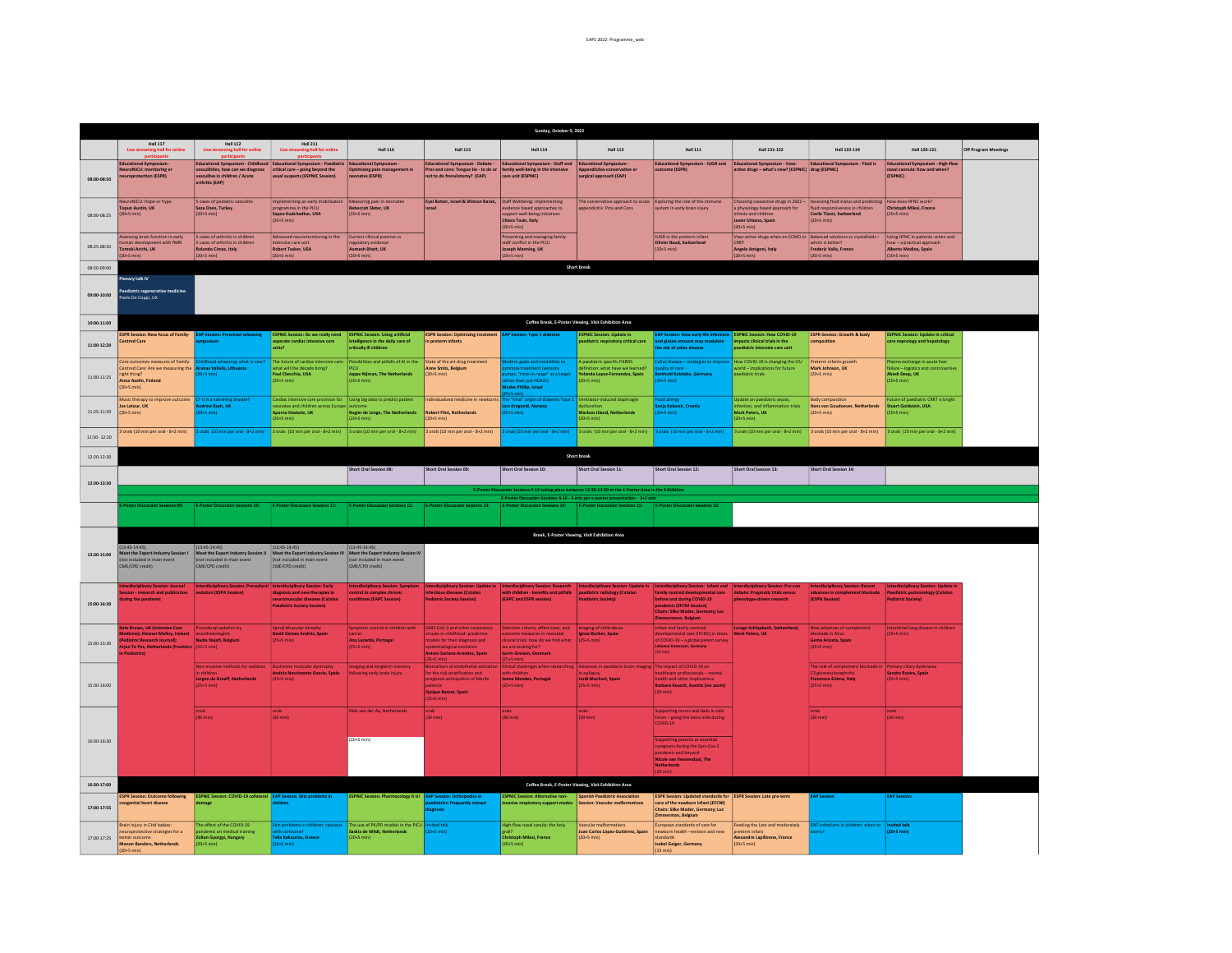|             |                       |  |  |  |  |  | 3 orals (10 min per oral - 8+2 min) 3 orals (10 min per oral - 8+2 min) 3 orals (10 min per oral - 8+2 min) 3 orals (10 min per oral - 8+2 min) 3 orals (10 min per oral - 8+2 min) 3 orals (10 min per oral - 8+2 min) 3 oral | Transition from hospital to home: |                                                                         |  |                                     |                       |
|-------------|-----------------------|--|--|--|--|--|--------------------------------------------------------------------------------------------------------------------------------------------------------------------------------------------------------------------------------|-----------------------------------|-------------------------------------------------------------------------|--|-------------------------------------|-----------------------|
|             |                       |  |  |  |  |  |                                                                                                                                                                                                                                | recommendations for discharge     |                                                                         |  |                                     |                       |
| 17:25-17:55 |                       |  |  |  |  |  |                                                                                                                                                                                                                                | planning                          |                                                                         |  |                                     |                       |
|             |                       |  |  |  |  |  |                                                                                                                                                                                                                                |                                   |                                                                         |  |                                     |                       |
|             |                       |  |  |  |  |  |                                                                                                                                                                                                                                | (15 min)                          |                                                                         |  |                                     |                       |
|             |                       |  |  |  |  |  |                                                                                                                                                                                                                                | How follow-up findings up to      | 3 orals (10 min per oral - 8+2 min) 3 orals (10 min per oral - 8+2 min) |  | 3 orals (10 min per oral - 8+2 min) |                       |
|             |                       |  |  |  |  |  |                                                                                                                                                                                                                                | adulthood can inform us about     |                                                                         |  |                                     |                       |
|             |                       |  |  |  |  |  |                                                                                                                                                                                                                                | content of follow-up standards in |                                                                         |  |                                     |                       |
|             |                       |  |  |  |  |  |                                                                                                                                                                                                                                | childhood                         |                                                                         |  |                                     |                       |
|             |                       |  |  |  |  |  |                                                                                                                                                                                                                                | Dieter Wolke, UK                  |                                                                         |  |                                     |                       |
|             |                       |  |  |  |  |  |                                                                                                                                                                                                                                | (15 min)                          |                                                                         |  |                                     |                       |
| 19:00-20:30 | Off Programme Meeting |  |  |  |  |  |                                                                                                                                                                                                                                |                                   |                                                                         |  | Off Programme Meeting               |                       |
|             |                       |  |  |  |  |  |                                                                                                                                                                                                                                |                                   |                                                                         |  |                                     | Off Programme Meeting |
|             |                       |  |  |  |  |  |                                                                                                                                                                                                                                |                                   |                                                                         |  |                                     |                       |
| 20:30-22:00 |                       |  |  |  |  |  |                                                                                                                                                                                                                                |                                   |                                                                         |  |                                     |                       |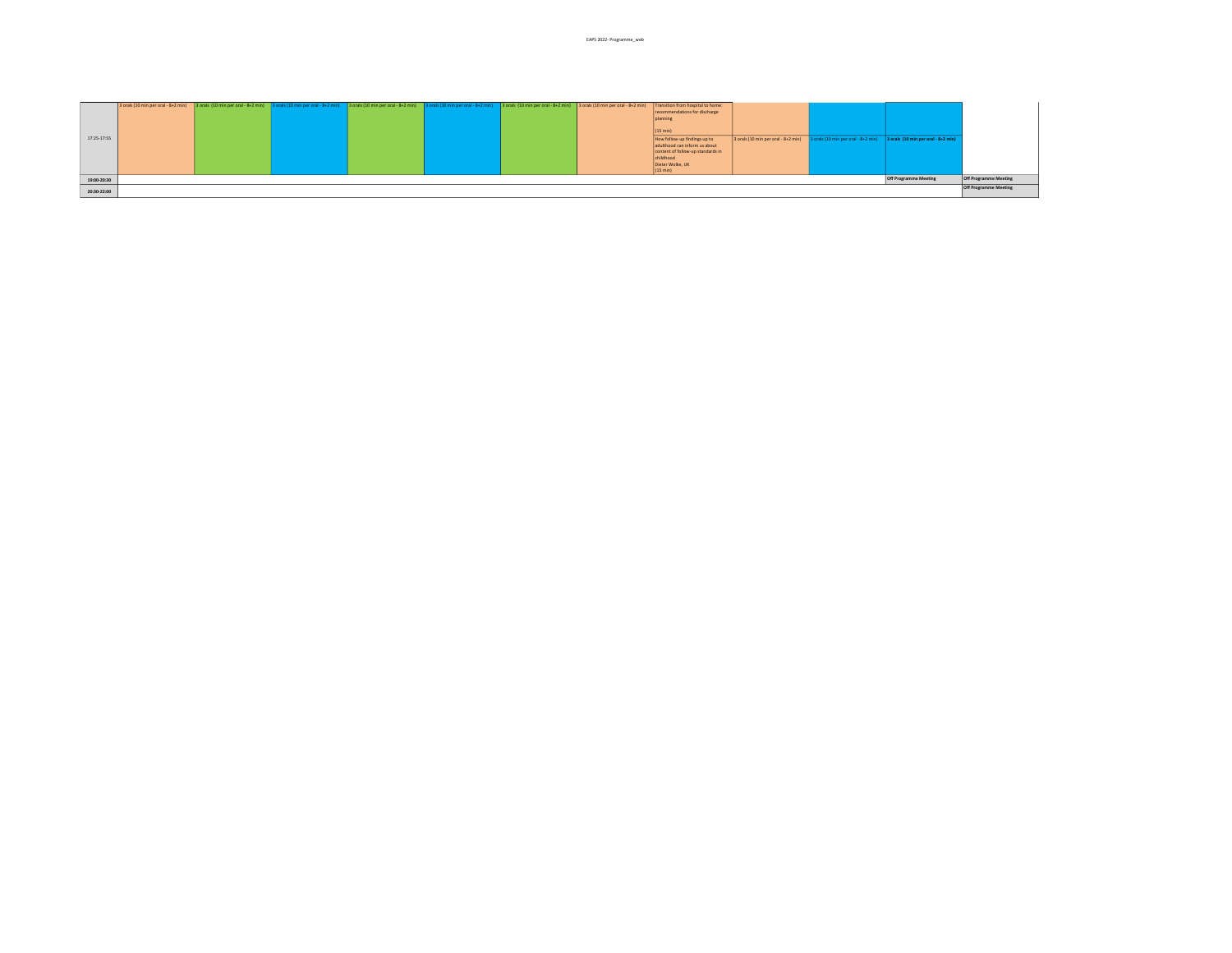|             |                                                                                                               |                                                                                                             |                                                                                                                                       |                                                                                                                                         |                                                                                                                                                  | Monday, October 10, 2022                                                                                                                      |                                                                                                            |                                                                                                                                                                                                             |                                                                                                        |                                                                                                                                                                                          |                                                                                                                   |                        |
|-------------|---------------------------------------------------------------------------------------------------------------|-------------------------------------------------------------------------------------------------------------|---------------------------------------------------------------------------------------------------------------------------------------|-----------------------------------------------------------------------------------------------------------------------------------------|--------------------------------------------------------------------------------------------------------------------------------------------------|-----------------------------------------------------------------------------------------------------------------------------------------------|------------------------------------------------------------------------------------------------------------|-------------------------------------------------------------------------------------------------------------------------------------------------------------------------------------------------------------|--------------------------------------------------------------------------------------------------------|------------------------------------------------------------------------------------------------------------------------------------------------------------------------------------------|-------------------------------------------------------------------------------------------------------------------|------------------------|
|             | <b>Hall 117</b><br>Live streaming hall for online                                                             | <b>Hall 112</b><br>Live streaming hall for onlin<br>narticinal                                              | <b>Hall 211</b><br>Live streaming hall for online<br>nart                                                                             | <b>Hall 116</b>                                                                                                                         | <b>Hall 115</b>                                                                                                                                  | <b>Hall 114</b>                                                                                                                               | <b>Hall 113</b>                                                                                            | <b>Hall 111</b>                                                                                                                                                                                             | Hall 131-132                                                                                           | Hall 133-134                                                                                                                                                                             | Hall 120-121                                                                                                      | Off Program Meetings   |
| 08:00-08:50 | <b>Educational Symposium - Outcome</b><br>ssment (ESPR)                                                       | <b>Educational Symposium - Problems</b><br>n primary paediatrics (EAP)                                      | <b>Educational Symposium</b><br>mplementing the paediatri<br>surviving sepsis campaign guidelir<br>(ESPNIC)                           | Educational Symposium - Point of<br>care ultrasound: a tutorial for<br>conates and children (ESPNIC)                                    | <b>Educational Symposium</b><br>Implementing the updated<br>suscitation guidelines (ESPNIC)                                                      | Educational Symposium -Refeeding<br>indrome in the PICU (ESPNIC)                                                                              | Educational Symposium - UTI (EAP)                                                                          | Educational Symposium<br>lanagement of mild hypoxi<br>schaemic encephalopathy (ESPR)                                                                                                                        | <b>Educational Symposium</b><br>icrobiota in the neonatal period<br>(Spanish Neonatal Society)         | <b>Educational Symposium - Critical</b><br>care pharmacology: why and how<br>(ESPNIC)                                                                                                    | Educational Symposium<br>Hemangioma (EAP)                                                                         |                        |
| 08:00-08:25 | How do we define the 'high-risk'<br><b>Shlid</b><br><b>Deirdre Murray, Ireland</b><br>$20+5$ min)             | Recurrent infections, when to worry A practical approach<br>Marieke Emonts, UK<br>$(20+5 \text{ min})$      | uregn Schlapbach, Switzerland;<br><b>Pierre Tissieres, France</b><br>$[50 \text{ min}]$                                               | Yogen Singh, UK<br>$(20+5 min)$                                                                                                         | What is new in neonatal<br><b>Arian te Pas, Netherlands</b><br>$(20+5 min)$                                                                      | Nutritional assessment and<br>identifying 'at risk' patients<br>Luise Marino, UK<br>$(20+5 min)$                                              | What not to miss and redflags<br>Siovanni Montini, Italy<br>$(50 \text{ min})$                             | Neurovascular coupling in mild HIE<br>$(20+5 \text{ min})$                                                                                                                                                  | Effect of donor human milk on<br>robiota<br>Max Vento Torres, Spain<br>$(20+5 min)$                    | A practical approach<br>Angela Amigoni, Italy; Saskia de<br><b>Wildt</b> , Netherlands                                                                                                   | What are the new approaches<br>Sherief R Janmohamed, Belgiur<br>$(50 \text{ min})$                                |                        |
| 08:25-08:50 | socioeconomic deprivation and the<br>eterm infant: how does it affect<br>utrome<br>ames Boardman, UK          | umps and bumps are they<br>angerous<br><b>Nico Hartwig, Netherlands</b><br>$(20+5 min)$                     |                                                                                                                                       | Nadya Yousef, France<br>$(20+5 min)$                                                                                                    | What is new in paediatric<br>resuscitation?<br>Jimena del Castillo, Spain<br>$(20+5 min)$                                                        | How to avoid and treat refeeding<br>yndrome<br>Corinne Jotterand Chaparro,<br>Switzerland                                                     |                                                                                                            | Quantitative EEG in mild HIE<br>Geraldine Boylan, Ireland<br>$(20+5 \text{ min})$                                                                                                                           | Colonization of preterm infant<br>astrointestinal tract<br>Miguel Sáenz de Pipaón, Spain<br>(20+5 min) |                                                                                                                                                                                          |                                                                                                                   |                        |
| 08:50-09:00 |                                                                                                               |                                                                                                             |                                                                                                                                       |                                                                                                                                         |                                                                                                                                                  |                                                                                                                                               | Short break                                                                                                |                                                                                                                                                                                                             |                                                                                                        |                                                                                                                                                                                          |                                                                                                                   |                        |
| 09:00-10:00 | oung Investigators<br><b>sentations</b><br>n nor oral - Red min                                               | <b>ESPR Young Investigators</b><br>Presentations<br>ir (12 min nor oral - 944 min                           | <b>ESPNIC Young Investigators</b><br><b>Presentations</b><br>in nor oral - Red m                                                      |                                                                                                                                         |                                                                                                                                                  |                                                                                                                                               |                                                                                                            |                                                                                                                                                                                                             |                                                                                                        |                                                                                                                                                                                          |                                                                                                                   |                        |
| 10:00-11:00 |                                                                                                               |                                                                                                             |                                                                                                                                       |                                                                                                                                         |                                                                                                                                                  | Coffee Break, E-Poster Viewing, Visit Exhibition Area                                                                                         |                                                                                                            |                                                                                                                                                                                                             |                                                                                                        |                                                                                                                                                                                          |                                                                                                                   |                        |
| 11:00-12:20 | <b>ESPR Session: Long term effects of</b><br>prematurity                                                      | EAP Session: Common problems in<br>adolescence / Adolescent health in<br>021 - an update                    | ESPNIC Session: Nurses leading pain EAP Session: How can big data /<br>eduction in the intensive care unit artificial intelligence be | orated/used in primary car                                                                                                              | <b>ESPR Session: Early brain injury in</b><br>conates and children                                                                               | <b>ESPR Session: The environment and EAP Session: New aspects in</b><br>erinatal and child health                                             | ediatric immunology                                                                                        | <b>ESPR Session: Global health</b>                                                                                                                                                                          | <b>AP Session: Updates in paediatric</b><br>rdiology                                                   | corporeal modalities                                                                                                                                                                     | ESPNIC Session: Dosing during extra- ESPNIC Session: Nurses should lead<br>practice change in the intensive car   |                        |
| 11:00-11:25 | Effect of breastfeeding on cardiac<br><i><u><b>Inction</b></u></i><br>Afif El-Kuffash, Ireland<br>$20+5$ min) | nderdysphoria                                                                                               | Nurses as change drivers to reduce   Can artificial intelligence become<br>the painful procedures in the NICU<br>Jos Latour, UK       | art of primary pediatric care?                                                                                                          | Adjunct therapies for neonatal<br>cephalopathy<br>licola Robertson, UK<br>$20+5$ min)                                                            | Air pollution and perinatal and child<br>health                                                                                               | ediatric immunological problem<br>w kids on the block?<br>omeen Haerynck, Belgium                          | relemedicine support for NICU care<br>LMIC<br>Mats Blennow, Sweden<br>$20+5$ min)                                                                                                                           | ongenital heart defects 2023 and AKI and drug dosing<br>dimiro Vida, Italy                             | Saskia de Wildt, Netherlands<br>$(20+5 \text{ min})$                                                                                                                                     | <b>Translating result from clinical trials</b><br>into daily practice<br>Lyvonne Tume, UK<br>$(20+5 \text{ min})$ |                        |
| 11:25-11:50 | herapeutic intervention in preter<br>brain injury<br>Monica Fumagalli, Italy<br>$(20+5 \text{ min})$          | rence of social media and sell<br><b>Artur Mazur, Poland</b><br>$20+5$ min)                                 | pplication of evidence based<br>ment in PICUs<br>actice pain mana<br><b>Anne-Sylvie Ramelet, Switzerland</b><br>$(20+5 \text{ min})$  | orals (10 min per oral - 8+2 min)                                                                                                       | aging and longterm memory<br>owing early brain injury<br>Niek van der Aa. Netherlands<br>$(20+5 min)$                                            | <b>Environmental toxins and perinatal</b><br>and child health                                                                                 | irals (10 min per oral - 8+2 min)                                                                          | Management of HIE in LMI countries<br>udhin Thayyil, UK<br>$(20+5 \text{ min})$                                                                                                                             | irals (10 min per oral - 8+2 min)                                                                      | Drug dosing during ECMO<br>Angela Amigoni, Italy<br>$(20+5 \text{ min})$                                                                                                                 | Overcoming the hurdles from non<br><b>Rui Bacelos Silva, Portugal</b><br>$(20+5 min)$                             | Off Programme Meetings |
| 11:50-12:20 | orals (10 min per oral - 8+2 min)                                                                             | orals (10 min per oral - 8+2 min)                                                                           | 3 orals (10 min per oral - 8+2 min)                                                                                                   |                                                                                                                                         | 3 orals (10 min per oral - 8+2 min)                                                                                                              | 3 orals (10 min per oral - 8+2 min)                                                                                                           |                                                                                                            | orals (10 min per oral - 8+2 min)                                                                                                                                                                           |                                                                                                        | 3 orals (10 min per oral - 8+2 min)                                                                                                                                                      | 3 orals (10 min per oral - 8+2 min                                                                                |                        |
| 12:20-12:30 |                                                                                                               |                                                                                                             |                                                                                                                                       |                                                                                                                                         |                                                                                                                                                  | Short break                                                                                                                                   |                                                                                                            |                                                                                                                                                                                                             |                                                                                                        |                                                                                                                                                                                          |                                                                                                                   |                        |
| 12:30-13:30 |                                                                                                               |                                                                                                             |                                                                                                                                       | Short Oral Session 15:                                                                                                                  | Short Oral Session 16:<br><b>E-Poster D</b>                                                                                                      | Short Oral Session 17:                                                                                                                        | Short Oral Session 18:<br>ns 17-24 taking place between 12:30-13:30 at the E-Poster Area in the Exhibition | Short Oral Session 19:                                                                                                                                                                                      | Short Oral Session 20:                                                                                 | Short Oral Session 21:                                                                                                                                                                   |                                                                                                                   |                        |
|             | Poster Discussion Sessions 17:                                                                                | <b>E-Poster Discussion Sessions 18:</b>                                                                     | E-Poster Discussion Sessions 19:                                                                                                      | E-Poster Discussion Sessions 20:                                                                                                        | E-Poster Discussion Sessions 21:                                                                                                                 | E-Poster Discussion Sessions 22:                                                                                                              | (12 presentations - 5 min per e-poster presentation - 3+2 min)<br>E-Poster Discussion Sessions 23:         | E-Poster Discussion Sessions 24:                                                                                                                                                                            |                                                                                                        |                                                                                                                                                                                          |                                                                                                                   |                        |
| 13:30-15:00 | $(13:45-14:45)$<br>ndustry Symposium IV<br>(not included in main event<br>CME/CPD credit)                     | $(13:45-14:45)$<br>Meet the Expert Industry Session \<br>not included in main event<br>CME/CPD credit)      |                                                                                                                                       |                                                                                                                                         |                                                                                                                                                  |                                                                                                                                               | Break, E-Poster Viewing, Visit Exhibition                                                                  |                                                                                                                                                                                                             |                                                                                                        |                                                                                                                                                                                          |                                                                                                                   |                        |
| 15:00-16:30 | erdisciplinary Session: Work-life<br>lance interactive panel                                                  | nterdisciplinary Session: Seizure<br>anagement? What's new-<br>updates on epilepsy management<br>and status | Interdisciplinary Session: Fluid                                                                                                      | nterdisciplinary Session: New<br>nagement in the critically ill child prospects on the management of<br>hildhood obesity (ESPE Session) | Interdisciplinary Session: Safety and<br>complications after anesthesia in<br>children (ESPA Session)                                            | Late Breaking Orals 01<br>6 orals (10 min per oral - 8+2 min)                                                                                 |                                                                                                            | illiative care - why and how (EAPC developmental care (EADCare /<br>stion)<br>AESSD Session)<br>AESSD Session)                                                                                              | Interdisciplinary Session: Circadian<br>mechanisms in medicine (ESPE<br>Session)                       | Interdisciplinary Session: COVID-19<br>infection and congenital heart<br>disease patients (AEPC Session)                                                                                 | Interdisciplinary Session: Nurses as<br>search leaders                                                            |                        |
| 15:00-15:30 | m Greisen, Denmark; Manon<br>ders, Netherlands; Ivan Bambir.<br>oatia                                         | <b>Ronit Pressler, UK</b><br>$25+5$ min)                                                                    | NICU angle<br>Silvia Iacobelli, France<br>$(25+5$ min)                                                                                | New biomarkers of the metabol<br>priated to childhood obe<br>Jens-Christian Holm, Denmark<br>$(25+5 min)$                               | Complications during anesthesia in<br>illdren and neonates; results of th<br><b>APRICOT and NECTARINE</b><br>Nicola Disma, Italy<br>$(25+5 min)$ |                                                                                                                                               | ana Mendes, Portugal<br>$5+5$ min)                                                                         | COVID-19-related care measures: The Circadian mechanisms in adipose<br>role of face masks in the recognition<br>of emotions by pre-school children<br><b>Juliane Schneider, Switzerland</b><br>$(25+5 min)$ | tissue                                                                                                 | Pathophysiology of the major<br>congenital heart diseases and<br>possible fragilities towards the<br>COVID-19 infection<br>Skaiste Sendžikaite, Lithuania                                | Getting your proposal funded<br>Lyvonne Tume, UK<br>$(25+5 \text{ min})$                                          |                        |
| 15:30-16:00 |                                                                                                               | Jodate on the manage<br>ment of<br>ediatric epilepsies<br>Alexis Arzimanoglou, Spain<br>$25+5$ min)         | PICU angle<br><b>Joris Lemson, Netherlands</b><br>$25+5$ min)                                                                         | New pharmacological treatments<br>ildhood obesity<br>Aaron Kelly, USA<br>$(25+5 \text{ min})$                                           | Update in anesthesia in childhood<br>d neurodeveloomental out<br>Laszlo Vutskits, Switzerland<br>$(25+5 min)$                                    |                                                                                                                                               | <b>Alexandra Mancini, UK</b><br>$+5$ min)                                                                  | From separation to reparation:<br>Psychobiology of pandemic-related<br>stress in the first 1000 days<br>Livio Provenzi, Italy<br>$(25+5$ min $)$                                                            | Circadian mechanisms in diabetes<br>Linda DiMeglio, USA<br>$(25+5 min)$                                | COVID-19 therapies and<br>cardiovascular drugs possible<br>interaction in congenital heart<br>disease patients and role and/or<br>harm of the vaccination<br><b>Ruth Heying, Belgium</b> | Getting patients involved in trial<br><b>Janet Mattsson, Sweden</b><br>$(25+5 \text{ min})$                       |                        |
| 16:00-16:30 |                                                                                                               | wited talk / orals                                                                                          | Invited talk / orals                                                                                                                  | nvited talk / orals                                                                                                                     | Invited talk / orals                                                                                                                             |                                                                                                                                               | vited talk / orals                                                                                         | Developmental care during COVID 19   Invited talk / orals                                                                                                                                                   |                                                                                                        | Invited talk / orals                                                                                                                                                                     | Invited talk / orals                                                                                              |                        |
| 16:30-17:00 |                                                                                                               |                                                                                                             |                                                                                                                                       |                                                                                                                                         |                                                                                                                                                  |                                                                                                                                               | Coffee Break, E-Poster Viewing, Visit Exhibition                                                           |                                                                                                                                                                                                             |                                                                                                        |                                                                                                                                                                                          |                                                                                                                   |                        |
| 17:00-17:55 | <b>ESPR Session: Cord clamping</b>                                                                            | <b>EAP Session: Off label drugs in</b>                                                                      | <b>ESPNIC Session: Fluids in the PICU</b>                                                                                             | <b>ESPR Session: Preterm birth</b>                                                                                                      | ge and anorexia                                                                                                                                  | EAP Session: Sport in the adolescent   ESPNIC Session: The changing face   ESPR Session: Oxygen and outcome<br>of the PICU patient            |                                                                                                            | <b>ESPNIC Session: What happens to</b><br>our PICU patients                                                                                                                                                 | <b>ESPNIC Session: Getting rid of toxins ESPNIC Session: Weight matters</b>                            |                                                                                                                                                                                          | <b>EAP Session: Opthalmological</b><br>blems in children                                                          |                        |
| 17:00-17:25 | <b>Jodate on cord clamping</b><br>Gene Dempsey, Ireland<br>$(20+5 min)$                                       | <b>Flabel drugs in children</b><br>neke Schrier, Netherlands                                                | uids in the PICU - which, when<br>ind how much. An evide<br>Frederic Valla, France<br>$(20+5 \text{ min})$                            | Sleep quantification to predict<br>utcome in the NICU<br><b>Renee Shelhaas, USA</b><br>$(20+5 min)$                                     | le young athlete - things we mus<br>efano del Torso, Italy                                                                                       | The paediatric haem-onc patient in<br>the PICU: do we need to do<br>verything?<br>Roelie Wösten<br><b>Netherlands</b><br>$(20+5 \text{ min})$ | Intermittent hypoxia and late<br>outcome<br><b>Christian Poets, Germany</b><br>$(20+5 min)$                | Outcome after traumatic brain injury-<br>KIDSRrain IT<br>Tsz-Yan Milly Lo, UK<br>$(20+5 min)$                                                                                                               | Extracorporeal endotoxin removal<br>for sepsis<br><b>Stuart Goldstein, USA</b><br>$(20+5 \text{ min})$ | Pharmacology of obsese and<br>adolescent patients in the PICU<br>Saskia de Wildt, Netherlands<br>$(20+5 min)$                                                                            | gns to catch; which need urgent<br><b>Slams</b><br><b>Antonis Christoforou, Cyprus</b><br>$0+5$ min)              |                        |
| 17:25-17:55 | orals (10 min per oral - 8+2 min)                                                                             | orals (10 min per oral - 8+2 min)                                                                           | orals ((10 min per oral - 8+2 min)                                                                                                    | 3 orals (10 min per oral - 8+2 min)                                                                                                     | orals (10 min per oral - 8+2 min)                                                                                                                | orals (10 min per oral - 8+2 min)                                                                                                             | 3 orals (10 min per oral - 8+2 min)                                                                        | 3 orals (10 min per oral - 8+2 min)                                                                                                                                                                         | 3 orals (10 min per oral - 8+2 min)                                                                    | 3 orals (10 min per oral - 8+2 min)                                                                                                                                                      | orals (10 min per oral - 8+2 min                                                                                  |                        |
| 17:55-18:00 |                                                                                                               |                                                                                                             |                                                                                                                                       |                                                                                                                                         |                                                                                                                                                  |                                                                                                                                               | <b>Short break</b>                                                                                         |                                                                                                                                                                                                             |                                                                                                        |                                                                                                                                                                                          |                                                                                                                   |                        |
| 18:00-19:00 | he Bengt Robertson Award                                                                                      |                                                                                                             |                                                                                                                                       |                                                                                                                                         |                                                                                                                                                  |                                                                                                                                               |                                                                                                            |                                                                                                                                                                                                             |                                                                                                        |                                                                                                                                                                                          |                                                                                                                   |                        |
| 18:00-18:45 | Bengt Robertson Award Lecture                                                                                 |                                                                                                             |                                                                                                                                       |                                                                                                                                         |                                                                                                                                                  |                                                                                                                                               |                                                                                                            |                                                                                                                                                                                                             |                                                                                                        |                                                                                                                                                                                          |                                                                                                                   |                        |
|             | 18:45-19:00 BR Awardee Talk                                                                                   |                                                                                                             |                                                                                                                                       |                                                                                                                                         |                                                                                                                                                  |                                                                                                                                               |                                                                                                            |                                                                                                                                                                                                             |                                                                                                        |                                                                                                                                                                                          |                                                                                                                   |                        |